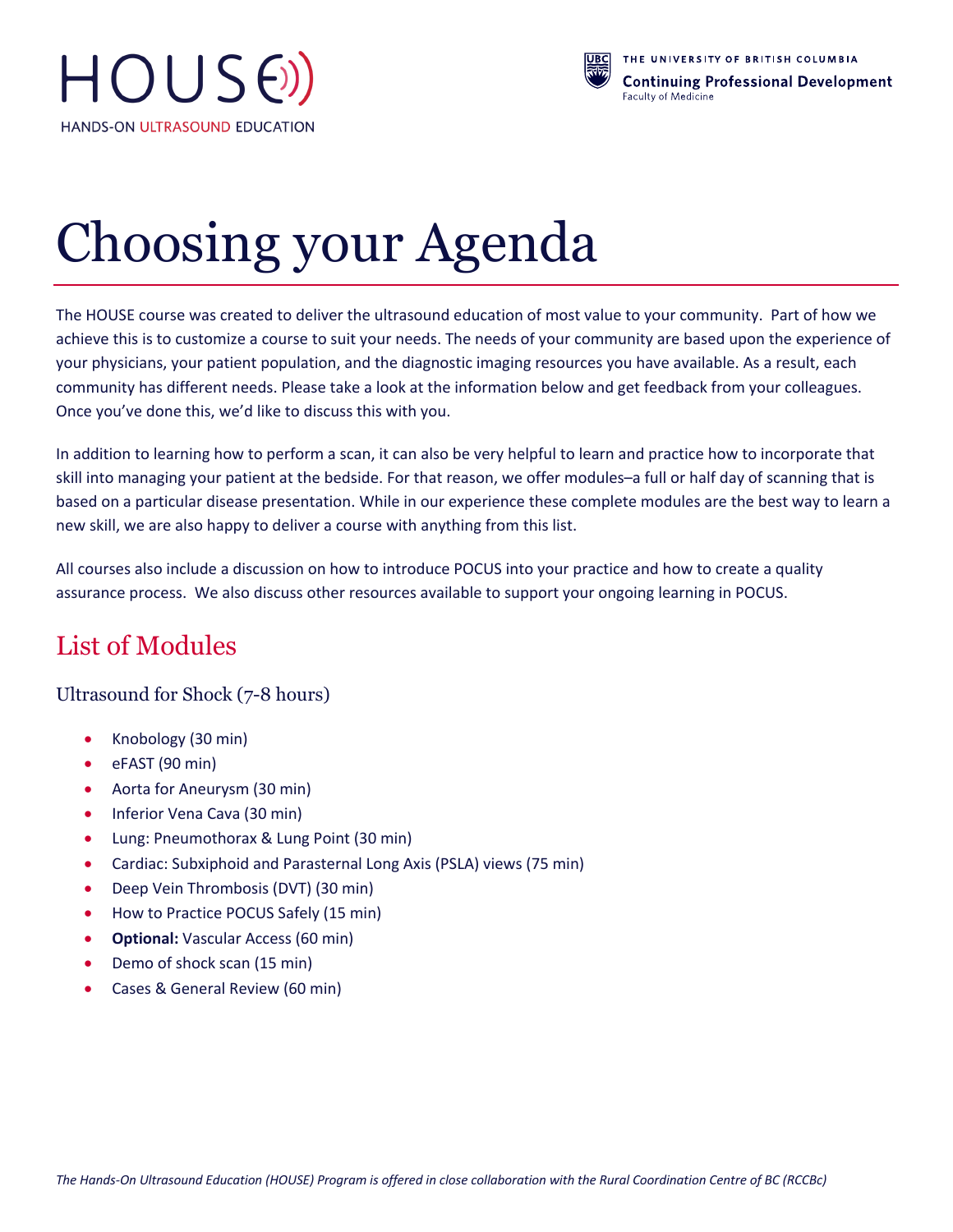



## Ultrasound for Trauma (7 hours)

- Knobology (30 min)
- eFAST (90 min)
- Cardiac: Subxiphoid view (60 min)
- Lungs: Pneumothorax and lung point (30 min)
- Vascular access (60 min)
- How to Practice POCUS Safely (15 min)
- Long Bone Fracture (15 min)
- Putting it all together (45 min)
- Cases & General Review (60 min)

#### Ultrasound for Certification (6.5 - 7 hours)

This course module qualifies as a Canadian Point-of-Care Ultrasound Society (CPoCUS) approved CORE introductory *course, which is the first requirement towards acquiring Independent Practitioner Certification (Core). Further information about IP certification can be found at http://www.cpocus.ca/ceus-certifications/levels*certification/basicip-1-certification/*.*

- Knobology (30 min)
- eFAST (90 min)
- Cardiac: Subxiphoid view (60 min)
- Lungs: Pneumothorax & Lung Point (30 min)
- Aorta for Aneurysm (30 min)
- Ectopic Pregnancy: Transabdominal approach (60 min)
- **Optional:** transvaginal approach (30 min)
- How to Practice POCUS Safely (15 min)
- Cases & General Review (90 min)

#### Ultrasound for Dyspnea (5 hours)

- Knobology (30 min)
- Cardiac: Parasternal Long Axis (PSLA) Views (60 min)
- Lungs: Pulmonary Edema, Pneumothorax & Pleural Effusion (75 min)
- Inferior Vena Cava: Volume Assessment (30 min)
- How to Practice POCUS Safely (15 min)
- Demo of Dyspnea Scan (15 min)
- Putting it All Together (60 min)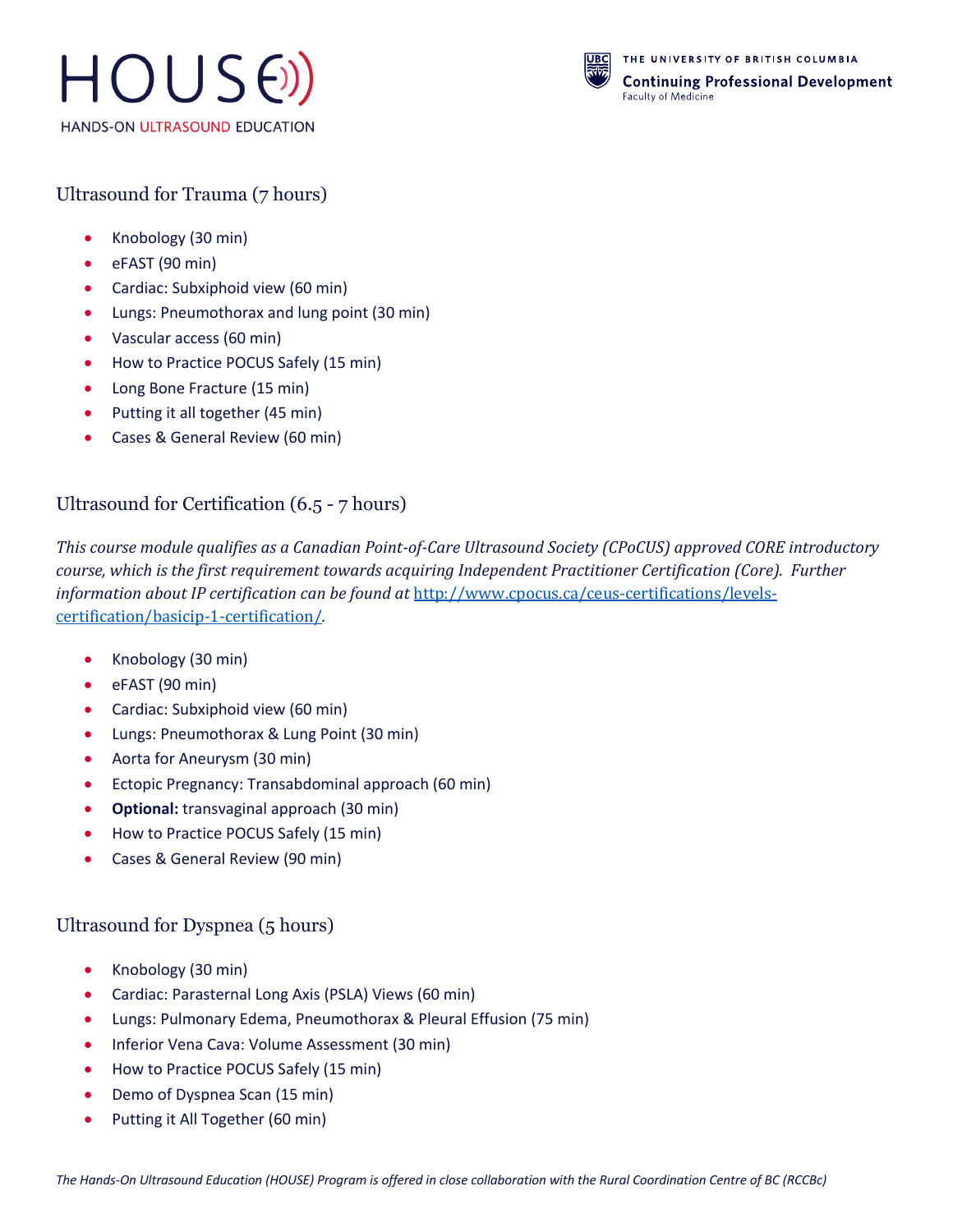



#### Ultrasound for Abdominal Pain (6.5-7 hours)

- Knobology (30 min)
- Gallbladder: Cholecystitis & Gall Stones (90 min)
- FAST (60 min)
- Renal: Hydronephrosis (30 min)
- Aorta for Aneurysm (30 min)
- Ectopic Pregnancy: Transabdominal Approach (60 min)
- **Optional:** Transvaginal Approach (30 min)
- How to Practice POCUS Safely (15 min)
- Cases & General Review (60 min)

#### Ultrasound for Ambulatory Care (3-5 hours)

- Knobology (30 min)
- Soft Tissues & MSK: Abscesses, Foreign Bodies, Hematomas, Tendons, Joints, Dislocations & Fractures (90 min)
- Eye (30 min)
- Vascular access (60 min)
- Deep Vein Thrombosis (30 min)
- Procedures: Paracentesis & Thoracentesis (60 min)
- How to Practice POCUS Safely (15 min)
- Cases & General Review (60 min)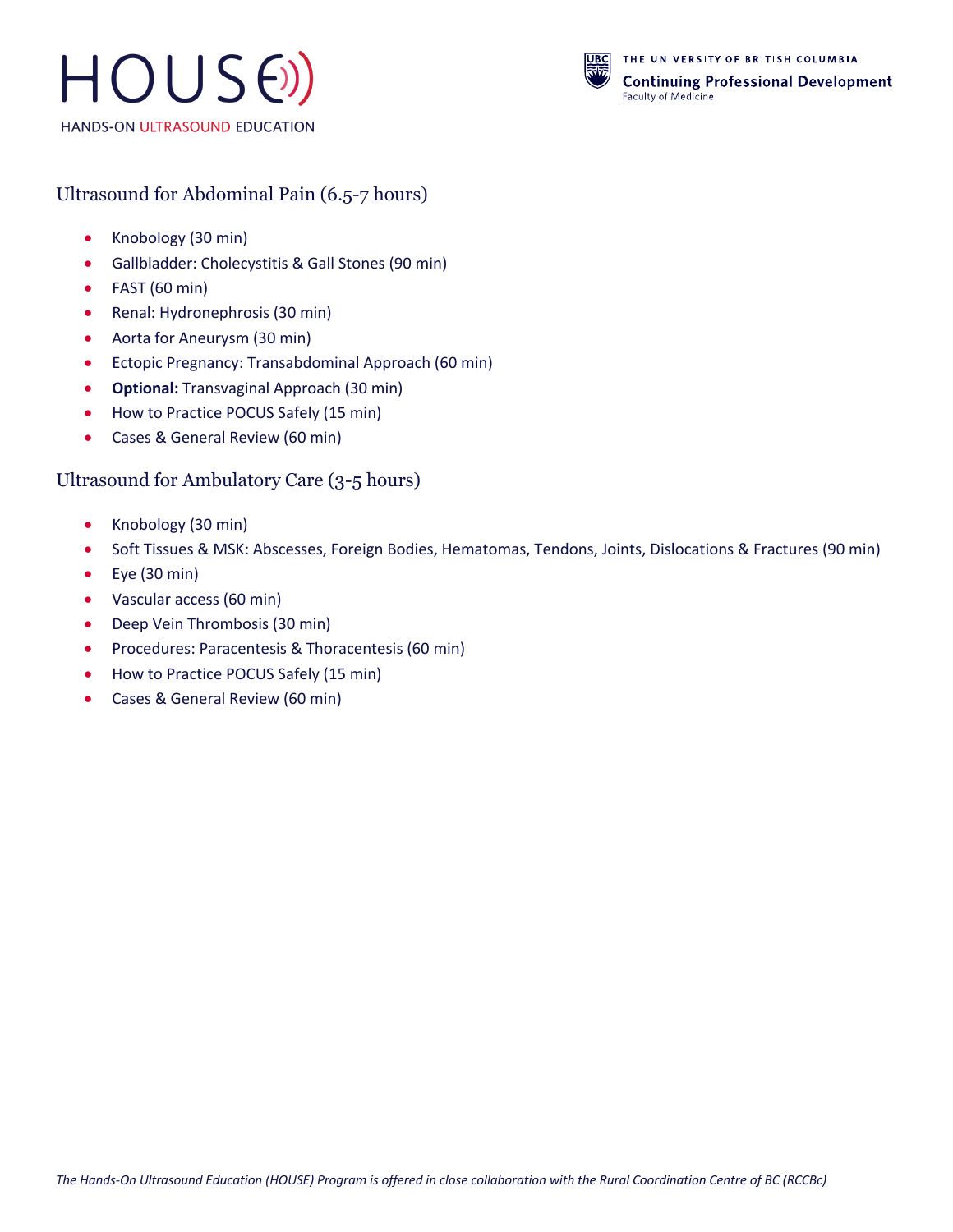



# Application Descriptions

Difficult to become proficient in the skill: Easiest **❶**| Moderately difficult **❷**| Most difficult **❸**

# MSK **❷**, Skin **❶**, Eye **❶** (1-2 hours)

Ultrasound of superficial structures is generally easy to perform.

**MSK:** Learn to use ultrasound to improve your diagnostic accuracy of ruptured muscles and tendons, shoulder dislocation, hip joint effusion, joint aspirations, and for fracture diagnosis and during fracture reduction. **Skin:** Ultrasound is a great tool for use in locating soft tissue foreign bodies, diagnosing abscess versus cellulitis, and abscess aspiration.

**Eye**: Physical examination of the eye can be limited due to pain or trauma. Ultrasound is a valuable tool to assess for potential vision-threatening conditions such as the presence of a foreign body, vitreous hemorrhage, globe rupture, retinal detachment and vitreous detachment.

#### Aorta (0.5 hours) **❶**

Is your patient's back pain caused by a ruptured abdominal aortic aneurysm? With a little practice, you can use your POCUS skills to make diagnoses at the bedside, providing you with information vastly superior to clinical skills alone.

#### $DVT$  (1 hour)  $\Omega$

Patients with leg pain can be quickly assessed for venous thrombosis. Ultrasound is the gold standard for assessing veins, and the point-of-care ultrasound practitioner can quickly and reliably rule-in or rule-out a DVT. This skill is very easy to learn.

#### Extended FAST (1.5 hours) **❷**

The Extended Focused Assessment with Sonography for Trauma (eFAST) is a game changer for the management of trauma patients, and a core skill that all emergency physicians should have. The eFAST will tell you if there is significant free fluid in the abdomen and chest, confirming the diagnosis of hemorrhage in the peritoneal, pericardial or pleural spaces. The eFAST is the initial imaging test of choice in a trauma situation, and one you can perform as part of your primary survey, in only a few minutes. While it is more difficult to learn than some applications, it is an essential one to be skilled in.

#### Gallbladder (1.5 hours) **❷**

Point of care ultrasound of the gallbladder can help confirm the diagnosis of both cholecystitis and gallstones.

#### Heart (1-2 hours) **❸**

Ultrasound of the heart can be a game changer in the diagnosis and management of the unstable hypotensive patient. With practice, you can determine if there is a significant pericardial effusion, poor cardiac contractility, or the acute right heart strain associated with a large pulmonary embolism. While getting good images can be challenging, it can also be